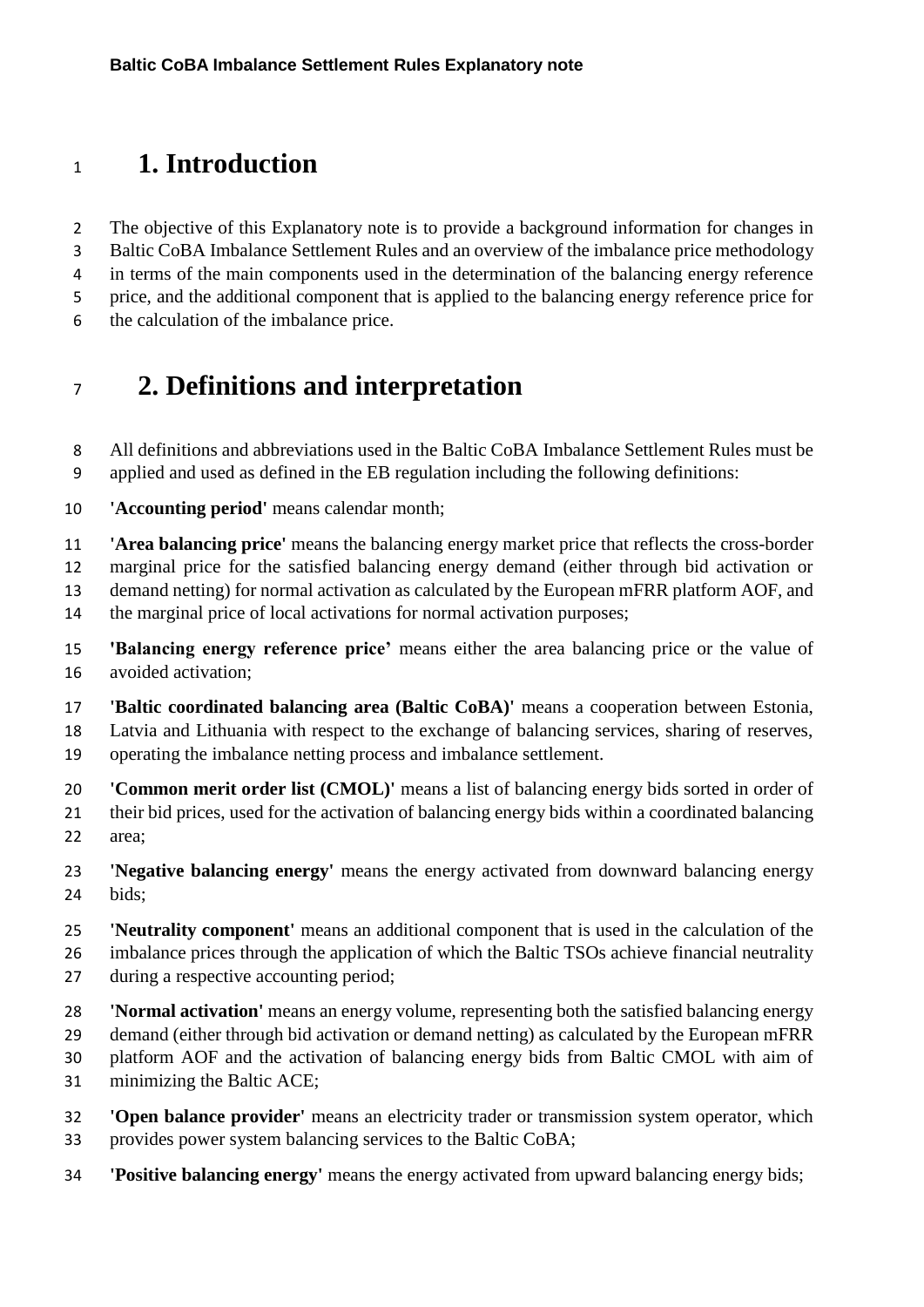**'Single imbalance pricing'** means that, for a given ISP in a given imbalance price area, the price for negative imbalance and the price for positive imbalance are equal in sign and size;

 **'Value of avoided activation'** means a reference price that can be calculated by the TSO or TSOs of a given imbalance price area after the balancing energy gate closure time for a given ISP, at least when there is no balancing energy demand for that imbalance price area for that

ISP or no balancing energy activation for that imbalance price area for that ISP.

### **3. Background**

 Since 1st of January 2018, Elering AS, AS "Augstsprieguma tīkls", LITGRID AB (hereinafter: Baltic TSOs) have harmonised the imbalance settlement principles with regard to single imbalance pricing and single imbalance portfolio model in accordance with the Commission Regulation (EU) 2017/2195 of 23 November 2017 establishing a guideline on electricity balancing (hereinafter: EBGL) within all three Baltic areas.

- EBGL Article 52(2) establishes that the harmonisation of imbalance settlement and imbalance pricing rules should be expanded within Member States and encompass at least:
- a. the calculation of an imbalance adjustment pursuant to Article 49 and the calculation of a position, an imbalance and an allocated volume following one of the approaches 51 pursuant to Article 54(3).
- b. the main components used for the calculation of the imbalance price for all imbalances pursuant to Article 55 including, where appropriate, the definition of the value of avoided activation of balancing energy from frequency restoration reserves or replacement reserves.
- c. the use of single imbalance pricing for all imbalances pursuant to Article 55, which defines a single price for positive imbalances and negative imbalances for each imbalance price area within an imbalance settlement period; and
- d. the definition of conditions and methodology for applying dual imbalance pricing for all imbalances pursuant to Article 55, which defines one price for positive imbalances and one price for negative imbalances for each imbalance price area within an imbalance settlement period, encompassing:
- i. conditions on when a TSO may propose to its relevant regulatory authority in accordance with Article 37 of Directive 2009/72/EC the application of dual pricing and which justification must be provided.
- ii. the methodology for applying dual pricing.

**.** 

 The TSOs of the Member States developed the "All TSOs' proposal to further specify and harmonise imbalance settlement in accordance with Article 52(2) of the Commission Regulation (EU) 2017/2195 of 23 November 2017 establishing a guideline on electricity 70 balancing" which was adopted by the Decision<sup>1</sup> (hereinafter: MHMI) of the Agency for the Cooperation of Energy Regulators (ACER).

<sup>&</sup>lt;sup>11</sup> ACER Decision on the imbalance settlement harmonisation methodology: Annex I: [https://acer.europa.eu/en/Electricity/MARKET-CODES/ELECTRICITY-](https://acer.europa.eu/en/Electricity/MARKET-CODES/ELECTRICITY-BALANCING/10%20ISH/Action%205%20-%20ISH%20ACER%20decision%20annex%20I.pdf)[BALANCING/10%20ISH/Action%205%20-%20ISH%20ACER%20decision%20annex%20I.pdf](https://acer.europa.eu/en/Electricity/MARKET-CODES/ELECTRICITY-BALANCING/10%20ISH/Action%205%20-%20ISH%20ACER%20decision%20annex%20I.pdf)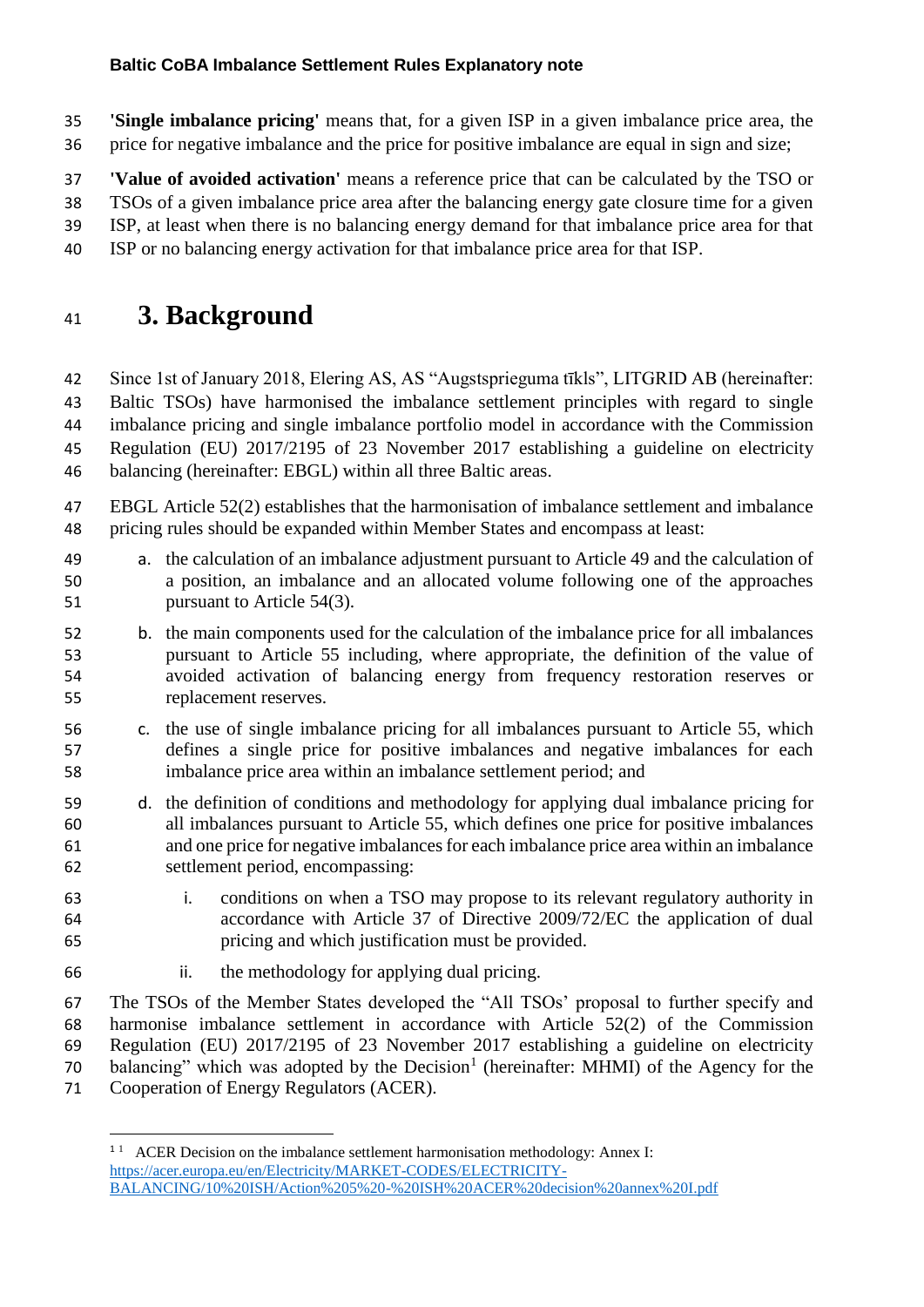- In accordance with EBGL Article 52(4), the implementation date for the MHMI is no later than
- 18 months after approval by all relevant regulatory authorities.
- 
- The Baltic TSOs have developed the Baltic CoBA Imbalance Settlement Rules (hereinafter:
- Baltic ISR) in order to conform to the methodology established in the MHMI and submit it for
- public consultation to the Baltic BRPs and NRAs.
- The Baltic TSOs aim to implement the Baltic ISR by January 1st, 2022.

### **4. Scope**

 Pursuant to Article 7(2) of the MHMI, the main components used in the determination of the balancing energy reference price are the area balancing price for positive balancing energy, the area balancing price for negative balancing energy, the value of avoided activation, and the

direction of the Baltic total system imbalance.

The calculation of the area balancing price shall follow the rules for calculating the balancing

85 price in accordance with the Baltic balancing market rules with exception to paragraphs 27.1. -

27.3, which in the context of this methodology shall not apply.

 Pursuant to Article 7(3) of the MHMI, the balancing energy reference price shall be determined in one of the following ways, depending on the activation of balancing energy and/or satisfied balancing energy demand for normal activation:

- (a) In case only positive balancing energy has been activated for this ISP, the balancing energy reference price in that imbalance area shall be set as the area balancing price for positive balancing energy;
- (b) In case only negative balancing energy has been activated for this ISP, the balancing energy reference price in that imbalance area shall be set as the area balancing price for negative balancing energy;
- (c) In case both positive and negative balancing energy has been activated for this ISP, the balancing energy reference price in that imbalance area shall be set as either the area balancing price for positive balancing energy or the area balancing price for negative balancing energy, depending on the direction of the Baltic total system imbalance in accordance with Article 8(2) of the MHMI.
- (d) In case there is neither positive nor negative balancing energy activated for this ISP, the balancing energy reference price shall be set as the value of avoided activation.
- Pursuant to Article 9(6)(c) of the MHMI, TSOs are allowed to apply an additional component for the calculation of the imbalance price, in order to achieve financial neutrality.
- Pursuant to Article 55(4)(a) of the EB GL, the imbalance price cannot be less than the weighted

average cost of positive activated balancing energy, and pursuant to Article 55(5)(a) of the EB

GL, the imbalance price cannot be higher than the weighted average cost of negative activated

balancing energy.

The following chapters describe each of the components in more detail.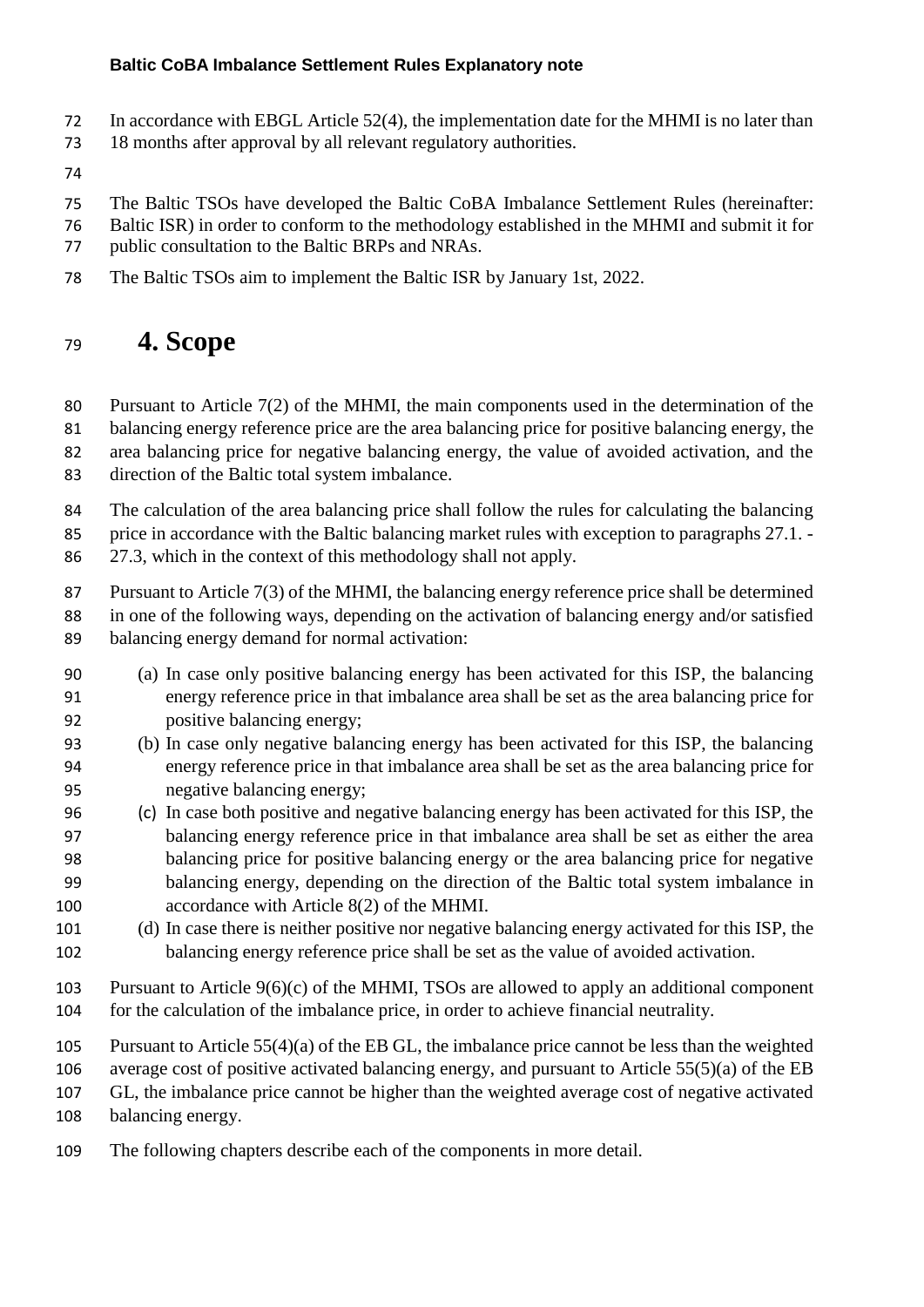# **4.1 Area balancing price for positive and negative balancing energy**

 Baltic TSOs shall use the area balancing price as the balancing energy reference price during ISPs when there has been balancing energy activated as normal activation through local activations and/or via satisfied balancing energy demand, either through the activation of bids or netting of demand, as calculated by the European mFRR balancing energy platform.

 The area balancing prices are calculated separately for each Baltic area, based on marginal pricing principle in accordance with the Baltic balancing market rules with exception to paragraphs 27.1. -27.3, which in the context of this methodology shall not apply.

The area balancing price is equal to the marginal price, which shall reflect the prices of activated

balancing energy bids for normal activation though local activations and/or the price of the

satisfied demand, either through the activation of bids or netting of demand, as calculated by

the European mFRR balancing energy platform.

 The area balancing price for positive balancing energy is calculated from the bid prices, which were activated for upward direction and/or based on the satisfied balancing demand for positive balancing energy as calculated by the European mFRR balancing energy platform. Correspondingly, the area balancing price for negative balancing energy is calculated from the

- bid prices, which were activated for downward direction and/or based on the satisfied balancing demand for negative balancing energy as calculated by the European mFRR balancing energy
- platform.

 In the event that there has been both positive and negative balancing energy bids activated as normal activation through local activations incl. satisfied balancing energy demand, then the direction of the Baltic total system imbalance shall determine whether the area balancing price for positive balancing energy or the area balancing price for negative balancing energy shall be used as the balancing energy reference price, as follows:

- a) In case the direction of the Baltic total system imbalance is long (i.e. the Baltics are in imbalance surplus), the balancing energy reference price shall be the area balancing 137 price for negative balancing energy;
- b) In case the direction of the Baltic total system imbalance is short (i.e. the Baltics are in imbalance deficit), the balancing energy reference price shall be the area balancing price for positive balancing energy.

### **4.2 The direction of the Baltic total system imbalance**

 The Baltic total system imbalance represents the net imbalance volume of the Estonian, Latvian and Lithuanian imbalance areas.

 The direction of the Baltic total system imbalance determines the balancing energy reference price in each imbalance area during ISPs, when there has been both positive and negative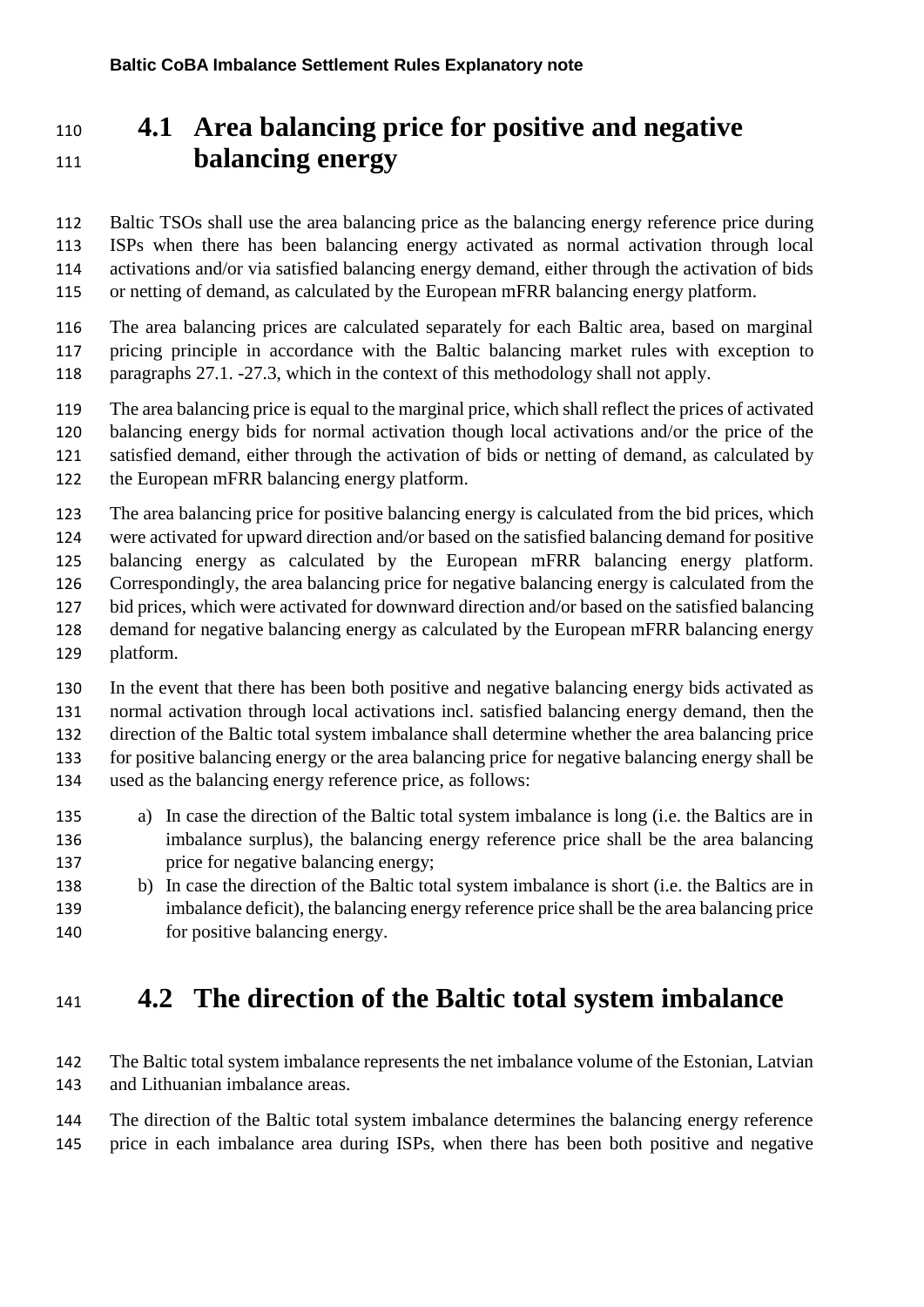- balancing energy activated locally and/or balancing energy demand has been satisfied through the European mFRR balancing energy platform.
- The direction of the Baltic total system imbalance for ISP is determined for the whole of Baltic by separately aggregating:
- (a) the positive balancing energy volume activated locally and/or positive balancing energy demand satisfied through the European mFRR balancing energy platform for normal activation and the volume of positive energy from unintended exchanges of energy; and
- (b) the negative balancing energy volume activated locally and/or negative balancing energy demand satisfied through the European mFRR balancing energy platform for normal activation and the volume of negative energy from unintended exchanges of energy.
- The direction of the Baltic total system imbalance shall therefore be determined based on the dominating direction of the aforementioned aggregated volumes.
- The Baltic TSOs propose to use the direction of the Baltic total system imbalance as one of the inputs for calculating the value of avoided activation (please refer to chapter describing the value of avoided activation).

# **4.3 The value of avoided activation**

 The value of avoided activation shall be used as the balancing energy reference price for those ISPs where there has been no balancing energy activated locally and/or no balancing energy demand satisfied through the European mFRR balancing energy platform for normal activation.

 Pursuant to Article 10(4) of the MHMI, for the calculation of the value of avoided activation, a TSO may use only the balancing energy bid prices available to them for that ISP.

- The Baltic TSOs shall calculate the value of avoided activation from the balancing energy bids available in the Baltic CMOL, which have been submitted by the local Baltic BSPs.
- The balancing energy bids that participate in the calculation of the value of avoided activation

must have availability status of at least one (1) minute that shall be determined after the end of

the corresponding ISP. The value of avoided activation shall be calculated and published no

later than 30 minutes after end of the corresponding ISP. The value of avoided activation shall

- be the same in Estonia, Latvia and Lithuania.
- The following table describes the two options for the calculation of the value of avoided activation. Both options share the same aforementioned criteria.

| <b>Option A</b>                                                                          | <b>Option B</b> |
|------------------------------------------------------------------------------------------|-----------------|
| <b>Description</b> The value of avoided activation is The value of avoided activation is |                 |
| determined from either the lowest determined as the average price of                     |                 |
| priced bid for positive balancing bowest priced bid for positive                         |                 |
| energy or the highest priced bid for balancing energy and the highest                    |                 |
| negative balancing energy depending priced bid for negative balancing                    |                 |
| on the direction of the Baltic total energy.                                             |                 |
| system imbalance.                                                                        |                 |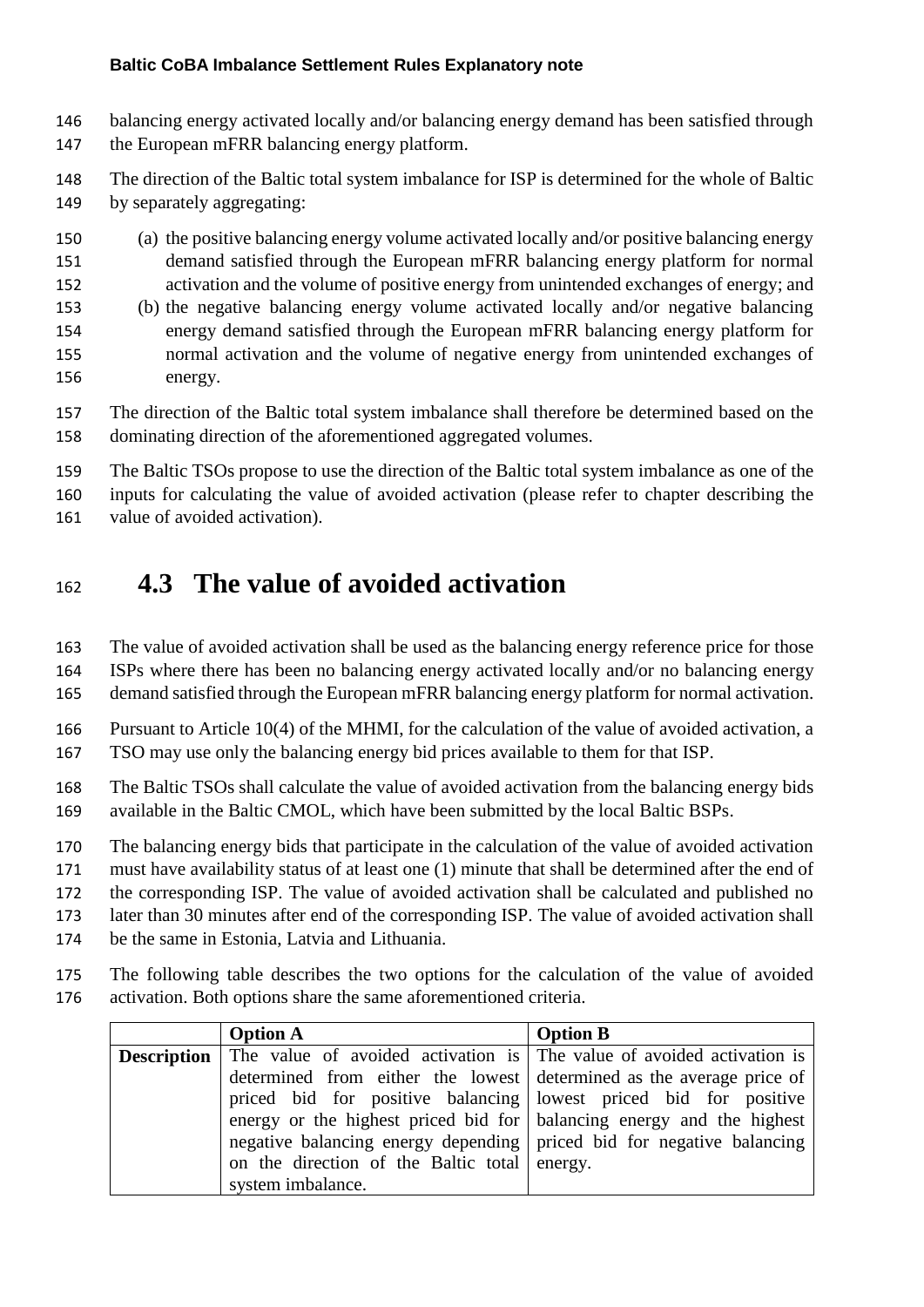| Impact | - Better incentive for BRPs  | - Lower balancing energy |
|--------|------------------------------|--------------------------|
|        | - Higher balancing<br>energy | reference price          |
|        | reference price              | neutrality<br>- Higher   |
|        | - Lower neutrality component | component.               |

 The Baltic TSOs have proposed to apply Option A, by which the direction of the Baltic total system imbalance eventually determines, whether the available bid price for positive or negative balancing energy shall be used in the determination of the value of avoided activation:

- c) In case the direction of the Baltic total system imbalance is long (i.e. the Baltics are in imbalance surplus), the value of avoided activation is set at the highest priced available bid for negative balancing energy (i.e. downward balancing bid);
- d) In case the direction of the Baltic total system imbalance is short (i.e. the Baltics are in imbalance deficit), the value of avoided activation is set at the lowest priced available bid for positive balancing energy (i.e. upward balancing bid).

 With option B, the calculation of the value of avoided activation is solely based on the available bid prices for available positive and negative balancing energy i.e. the direction of the Baltic total system imbalance plays no role in the determination of the value of avoided activation.

 The Baltic TSOs have included an appendix to this explanatory note ( **Appendix\_1\_to\_the\_Explanatory\_note-Modelled\_imbalance\_prices**), which includes the resulting balancing energy reference prices, neutrality component and the final imbalance prices calculated based on 2020 data by using either of the two methodologies for the determination of the value of avoided activation. For comparison, the actual imbalance prices and neutrality component information is provided for reference.

- Data on the balancing energy bid prices could be found here: [https://baltic.transparency-](https://baltic.transparency-dashboard.eu/node/33)[dashboard.eu/node/33.](https://baltic.transparency-dashboard.eu/node/33)
- Data on the system imbalance could be found here: [https://baltic.transparency-](https://baltic.transparency-dashboard.eu/node/44)[dashboard.eu/node/44.](https://baltic.transparency-dashboard.eu/node/44)

 The following graph provides a summary on how the balancing energy reference price shall be determined: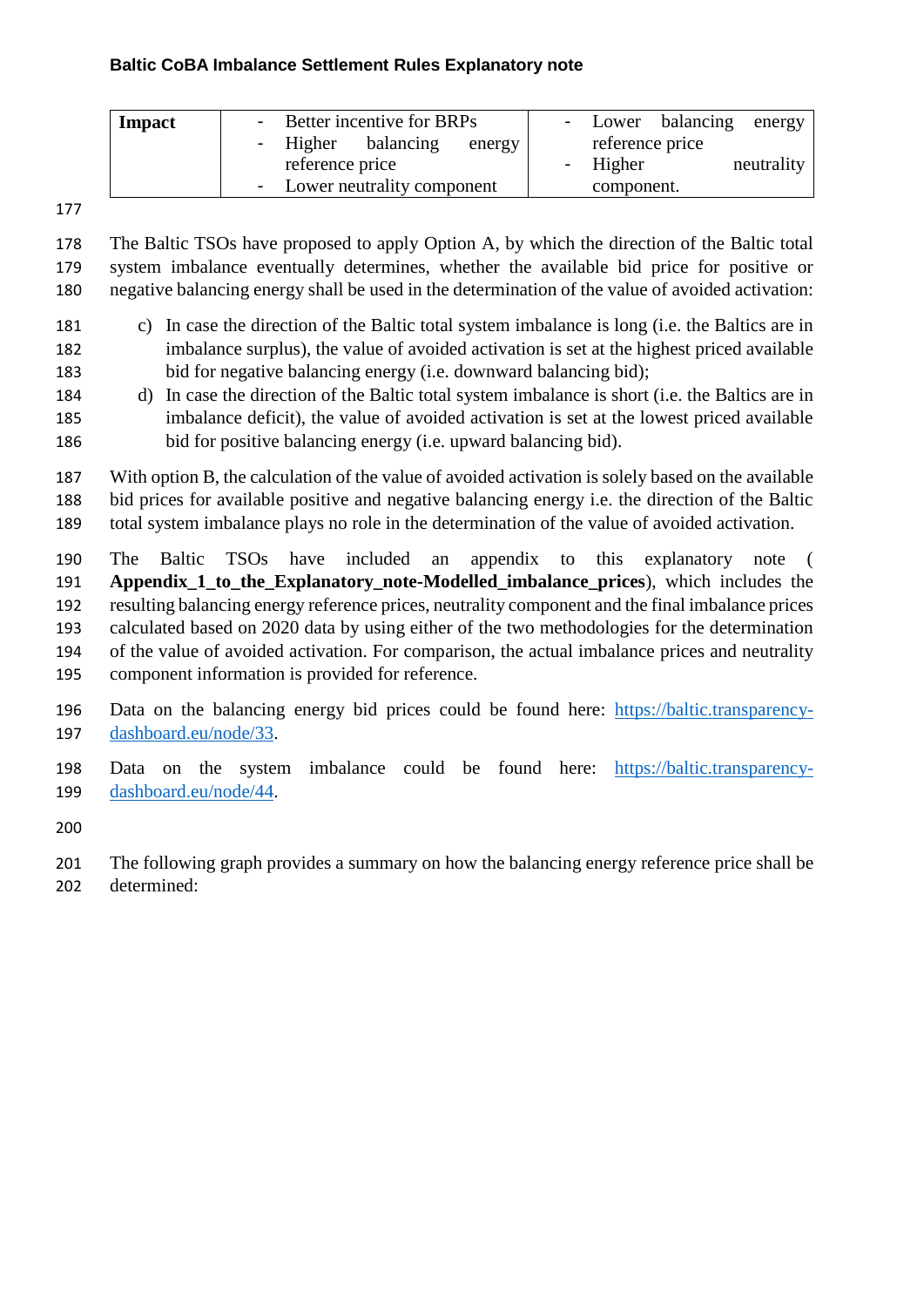

Determination of balancing energy reference price

Area BALP means Area balancing price +BE means positive balancing energy -BE means negative balancing energy

- 
- 

### **4.4 Neutrality component**

 The Baltic TSOs shall apply a neutrality component (formerly referred to as the targeted component), which is related to the financial neutrality of the Baltic TSOs, in accordance with Article 9(6)(c) of the MHMI.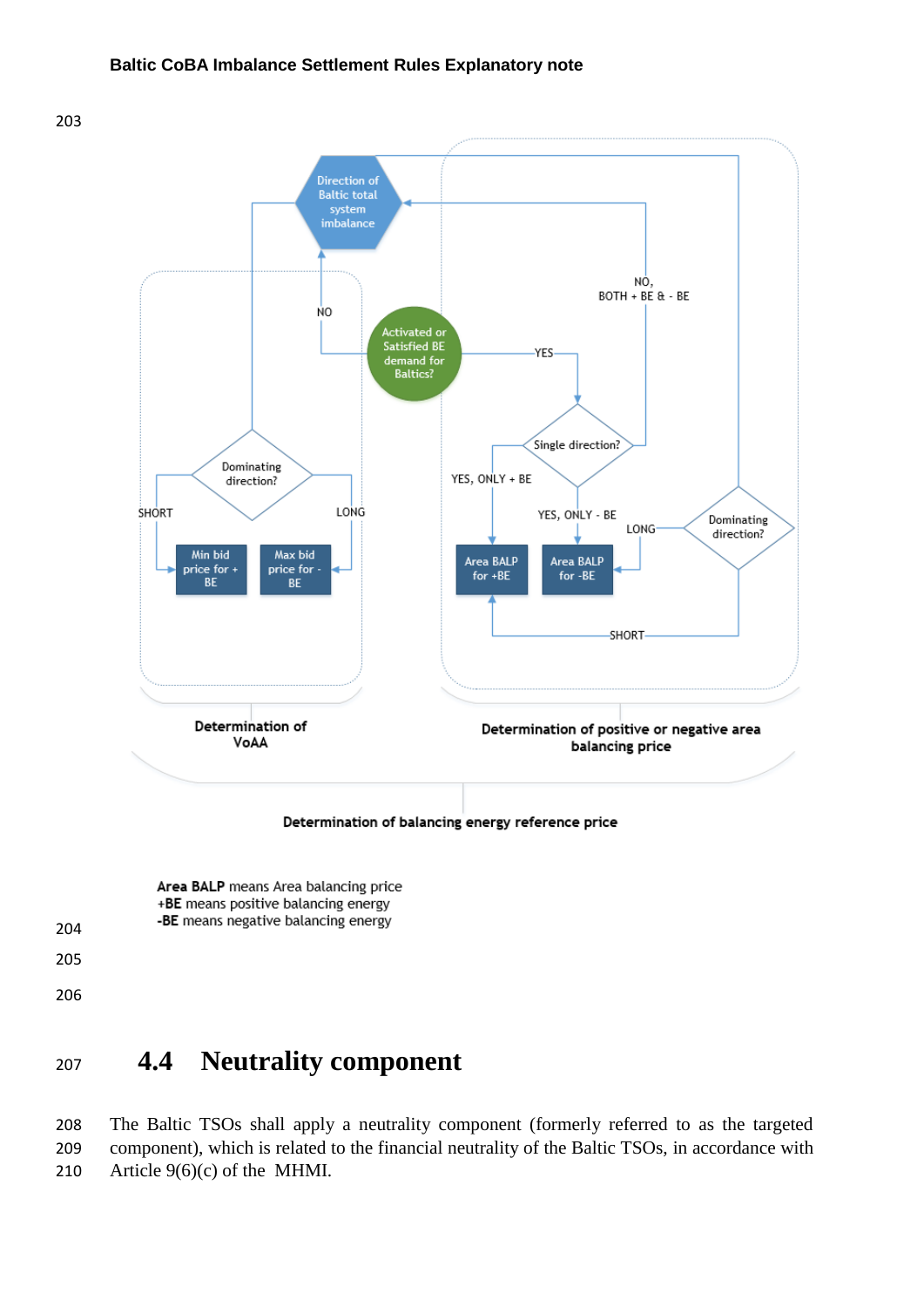The aim of the neutrality component is to socialise the expenses and/or income, which the Baltic TSOs incurred during the respective accounting period from the settlement of unintended exchanges of energy with the Baltic open balance provider, activated balancing energy for normal activation incl. the satisfied balancing energy demand, and the expenses and/or income, which the TSOs would have incurred if settlement of BRP imbalances would have been based solely on the balancing energy reference price (instead of the imbalance price).

217 The following formula depicts the calculation of the neutrality component:

218 
$$
P_{ntc_t} = \frac{\sum_{t=1}^{T} (C_{bal_t} + C_{OBP_t}) + \sum_{t=1}^{T} \sum_{n=1}^{N} (E_{imb_{t,n}} * P_{bal_{t,n}})}{\sum_{t=1}^{T} |\sum_{n=1}^{N} E_{imb_{t,n}}| - |\sum_{n=1}^{N} O_{imb_{t,n}}|^2},
$$
whereas

- 219  $C_{bal_t}$  Total costs (+)/ revenue (-) of activated balancing energy incurred by Baltic TSOs in 220 the  $ISP_t$  (EUR);
- 221  $C_{OBP_t}$  Total costs (+)/ revenue (-) of energy delivered by/ to open balance provider in the ISP<sub>t</sub>
- 222 (EUR);
- 223  $E_{imb_t}$  BRP's imbalance in ISP<sub>t</sub> (MWh).
- 224  $O_{imb_t}$  System imbalance resulting from over activation in ISP<sub>t</sub> (MWh).
- $P_{halc}$ 225  $P_{bal}$  - Balancing energy reference price during ISP<sub>t</sub> (EUR/MWh);
- 226 *N* Total number of BRPs in CoBA;
- 227 *n* Particular BRP.

228 The neutrality component shall be the same value for each ISP and each imbalance price area 229 within the accounting period.

- 230 In order to respect the lower limit imbalance price boundary condition set out in Article 55(4) 231 and the upper limit imbalance price boundary condition set out in 55(5) of the EB GL, the 232 application of the neutrality component shall depend on the activation of balancing energy 233 and/or satisfied balancing energy demand for normal activation:
- 234 (a) In case only positive balancing energy has been activated for this ISP, the neutrality 235 component shall be added to the balancing energy reference price i.e. the area balancing 236 price for positive balancing energy;
- 237 (b) In case only negative balancing energy has been activated for this ISP, the neutrality 238 component shall be deducted from the balancing energy reference price i.e. the area 239 balancing price for negative balancing energy;
- 240 (c) In case both positive and negative balancing energy has been activated for this ISP, or 241 in case there is neither positive nor negative balancing energy activated for this ISP, the 242 neutrality component shall be either added or deducted from the balancing energy 243 reference price depending on the direction of the Baltic total system imbalance: